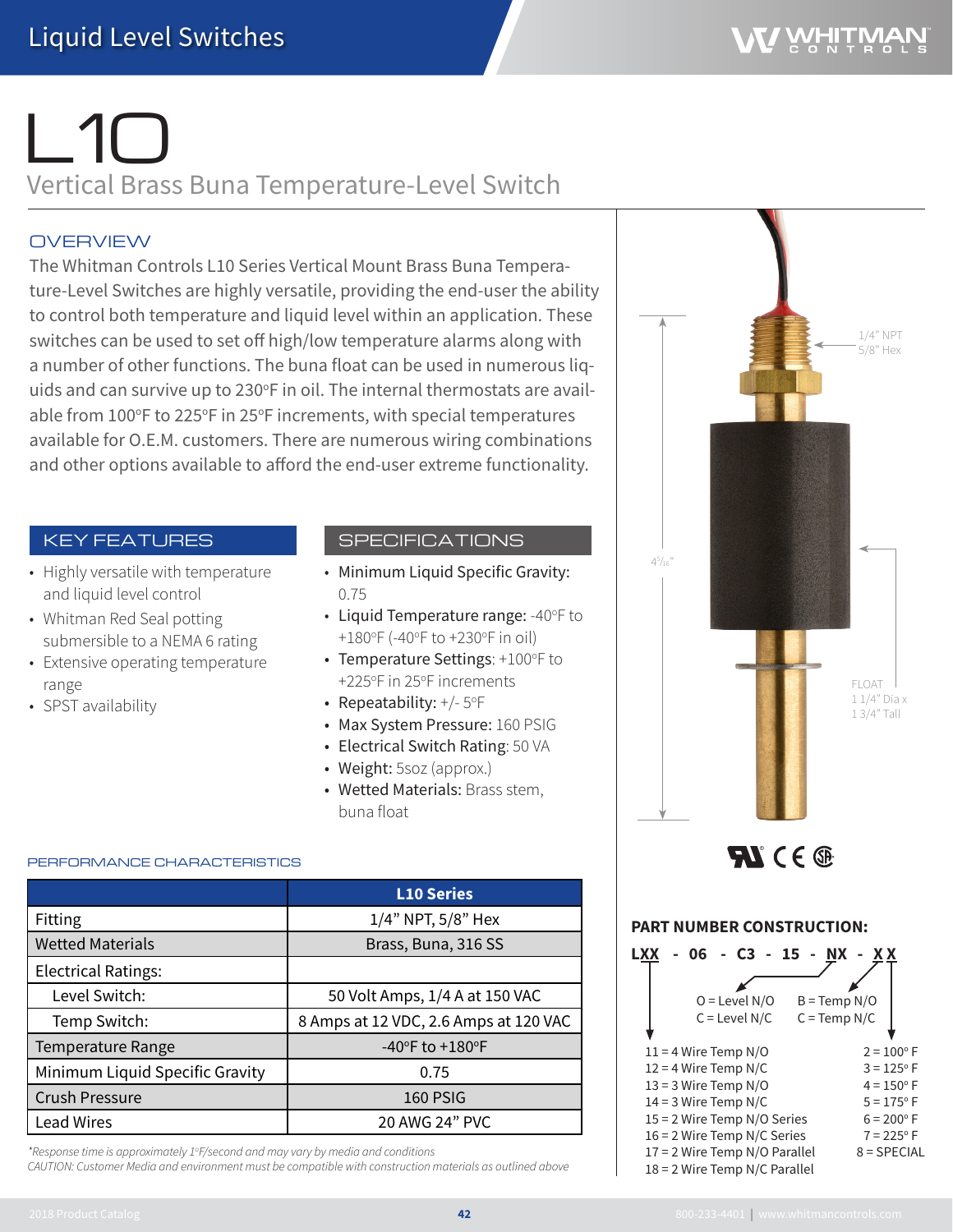## WHITM

## Liquid Level Information



The Whitman Controls full line of quality liquid level switches are factory sealed with our **Red Seal** potting compound, allowing submersibility to a NEMA 6 rating. Every switch meets our high quality standards and rigorous internal testing requirements, providing the end user confidence in the performance of our offering. Our ISO 9001 Certified Quality Management System combined with extensive experience in related products, means greater assurance that Whitman Liquid Level Switches will deliver accuracy and reliability year after year. The National

Sanitation Foundation (N.S.F.) has approved our line of liquid level switches for use in food, food handling, potable water, beverage dispensing, and sanitary system components and equipment.



The dry reed switch in our liquid level switches is a single pole single throw (SPST) device that may run either normally open (NO) or normally closed (NC) by reversing the float or the mounting of the switch.



## **Installation Instructions:**

While our Red Seal liquid level switches are rugged, care should be given to the tightening of the switches during installation. Here are some simple reminders that will make this process easy and damage free:

**Note:** Over tightening will damage the threads and cause a leak. Threads damaged by over tightening will not be covered by our Warranty.

- **1.** During installation, use care in tightening the connection.
- **2.** Using an appropriate wrench, turn the switch to approximately  $\frac{1}{2}$  to  $\frac{3}{4}$  turn past "hand tight."
- **3.** This connection can be subjected to a pressure equal to the crush pressure of the float.

## **Three Year Limited Warranty**

The proven quality and reliability of Whitman Controls Corporation Pressure, Vacuum, Liquid Level, and Temperature Switches are backed by our 3 Year Limited Warranty when used in normal operation. Our complete warranty statement is provided with all quotations or is available on request.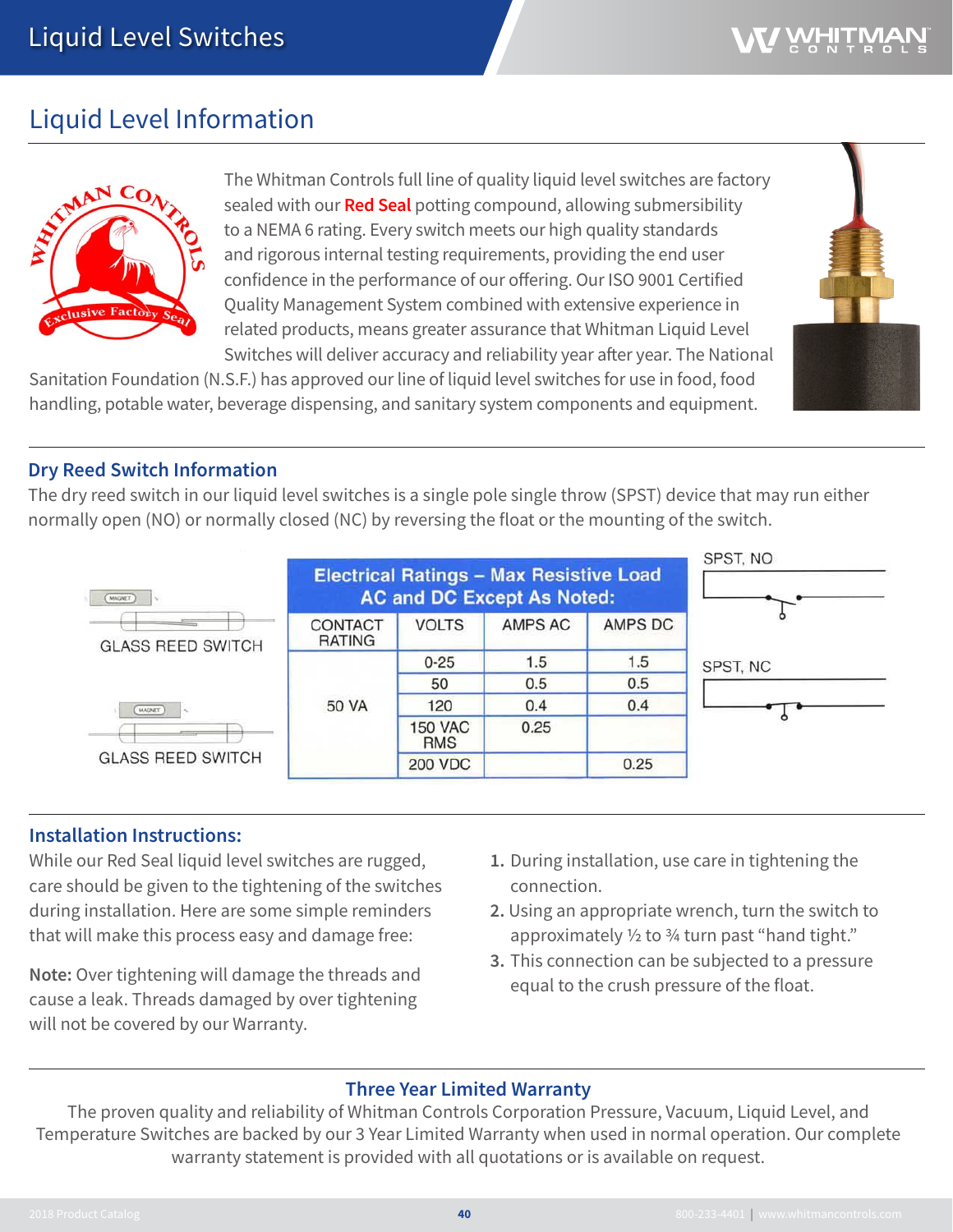## Liquid Level Switch Selection Guide

The chart below gives an overview of our liquid level switch product catalog at Whitman, and the functionality of each of our levels. Depending on your minimum liquid specific gravity, wetted materials, temperature range, and maximum system pressure, you will find a switch that will meet your specific needs and exceed your expectations.

#### **SPECIFICATIONS**

| <b>Liquid Switch</b><br><b>Model Number</b> | <b>Min. Liquid</b><br><b>Specific</b><br><b>Gravity</b> | <b>Wetted</b><br><b>Materials</b> | <b>Liquid</b><br><b>Temperature</b><br><b>Range</b> | <b>Max. System</b><br><b>Pressure</b><br>(PSIG) |
|---------------------------------------------|---------------------------------------------------------|-----------------------------------|-----------------------------------------------------|-------------------------------------------------|
| <b>L10 Temp-Level</b>                       | 0.75                                                    | Brass, Buna, 316 S.S.             | -40°F to +180°F (+230°F in oil)                     | 160                                             |
| L20 / L25 Side Mounted S.S.                 | 0.85                                                    | 316 Stainless Steel               | $-40$ °F to $+257$ °F                               | 500                                             |
| L20 / L25 Side Mounted CPVC Plastic         | 0.90                                                    | <b>CPVC Plastic</b>               | -40°F to +180°F                                     | 100                                             |
| L20 / L25 Side Mounted Kynar Plastic        | 1.00                                                    | Kynar Plastic                     | $-40$ °F to $+180$ °F                               | 100                                             |
| L20 / L25 Side Mounted Polypropylene        | 0.70                                                    | Polypropylene                     | -40°F to +180°F                                     | 100                                             |
| L30 S.S. Multi-Level                        | 0.85                                                    | 316L Stainless Steel              | -40°F to +300°F                                     | 1,000                                           |
| L30 Brass / Buna Multi-Level                | 0.70                                                    | Brass stem, Buna float            | -40°F to +180°F (+230°F in oil)                     | 160                                             |
| <b>L31 S.S. Heavy Duty Multi-Level</b>      | 0.85                                                    | 316L Stainless Steel              | -40°F to +300°F                                     | 975                                             |
| L40 Vertical Mount 1" Cylinder S.S.         | 0.90                                                    | 316L Stainless Steel              | $-40^{\circ}$ F to $+300^{\circ}$ F                 | 900                                             |
| L40 Vertical Mount 1" Sphere S.S.           | 0.85                                                    | 316L Stainless Steel              | -40°F to +300°F                                     | 1,000                                           |
| <b>L40 Vertical Mount Brass / Buna</b>      | 0.70                                                    | Brass stem, Buna float, 316 S.S.  | -40°F to +300°F (230°F in oil)                      | 160                                             |
| <b>L40 Vertical Mount CPVC Plastic</b>      | 0.85                                                    | <b>CPVC Plastic</b>               | -40°F to +180°F                                     | 100                                             |
| <b>L40 Vertical Mount Kynar Plastic</b>     | 1.00                                                    | Kynar Plastic                     | -40°F to +180°F                                     | 100                                             |
| <b>L40 Vertical Mount Polypropylene</b>     | 0.70                                                    | Polypropylene                     | $-40$ °F to $+180$ °F                               | 100                                             |
| L54 / L55 Bent Stem Side Mount S.S.         | 0.90                                                    | 316L Stainless Steel              | -40°F to +300°F                                     | 900                                             |
| L60 Vertical Mount 2" Sphere S.S.           | 0.80                                                    | 316L Stainless Steel              | $-40$ °F to $+300$ °F                               | 975                                             |
| <b>L60 Vertical Mount Brass / Buna</b>      | 0.75                                                    | Brass stem, Buna float, 316 S.S.  | -40°F to +180°F (+230°F in oil)                     | 160                                             |
| L70 Mini Polypropylene Vertical Mount       | 0.77                                                    | Polypropylene, Buna               | $-40$ °F to $+176$ °F                               | 100                                             |

## *Steps Required for Identifying the Right Liquid Level Switch for your Application:*

**Step 1: Determine your Liquid Specific Gravity** – Ratio of Mass of liquid to mass of equal volume of water

**Step 2: Select a float material that is compatible with your Liquid**

**Step 3: Identify your Maximum System Pressure**

- **Step 4: Select an Optimal Mounting Orientation** Horizontal/Side Mounted, Vertical / Top Mounted, Multi-Level
- **Step 6: Determine your ideal Fitting**

**Step 7: Select any Additional Options**

Please refer to our website at **www.whitmancontrols.com** for additional information or contact our engineering department at *engineering@whitmancontrols.com.*

#### 1 Limitation of Application Liability:

Whitman Controls Corporation assumes the buyer to be expert in the intended application of Whitman Controls' products. Whitman Controls claims no special expertise in the application of its products in the buyer's equipment. Whitman Controls accepts no responsibility for the buyer's selection and use of Whitman Controls products. Buyer's interpretation and implementation of application suggestions and recommendations by Whitman Controls, general or specific, transmitted verbally or in writing, published or unpublished, is strictly at the buyer's own risk.

#### Terms and Conditions:

All sales FOB Bristol, CT prepaid and added to the invoice. All prices net. Prices and specifications are subject to change without notice. Terms with established credit are net 30 days. Returns will not be accepted without a return authorization number issued by Whitman Controls. A 30% restocking fee will be charged on all items returned unless merchandise shipped was due to a Whitman Controls error.

#### International Terms and Conditions:

All sales FOB Bristol, CT. Payment prepaid in U.S. Dollars, on a U.S. Bank or by electronic transfer to a Whitman Controls banking institution.